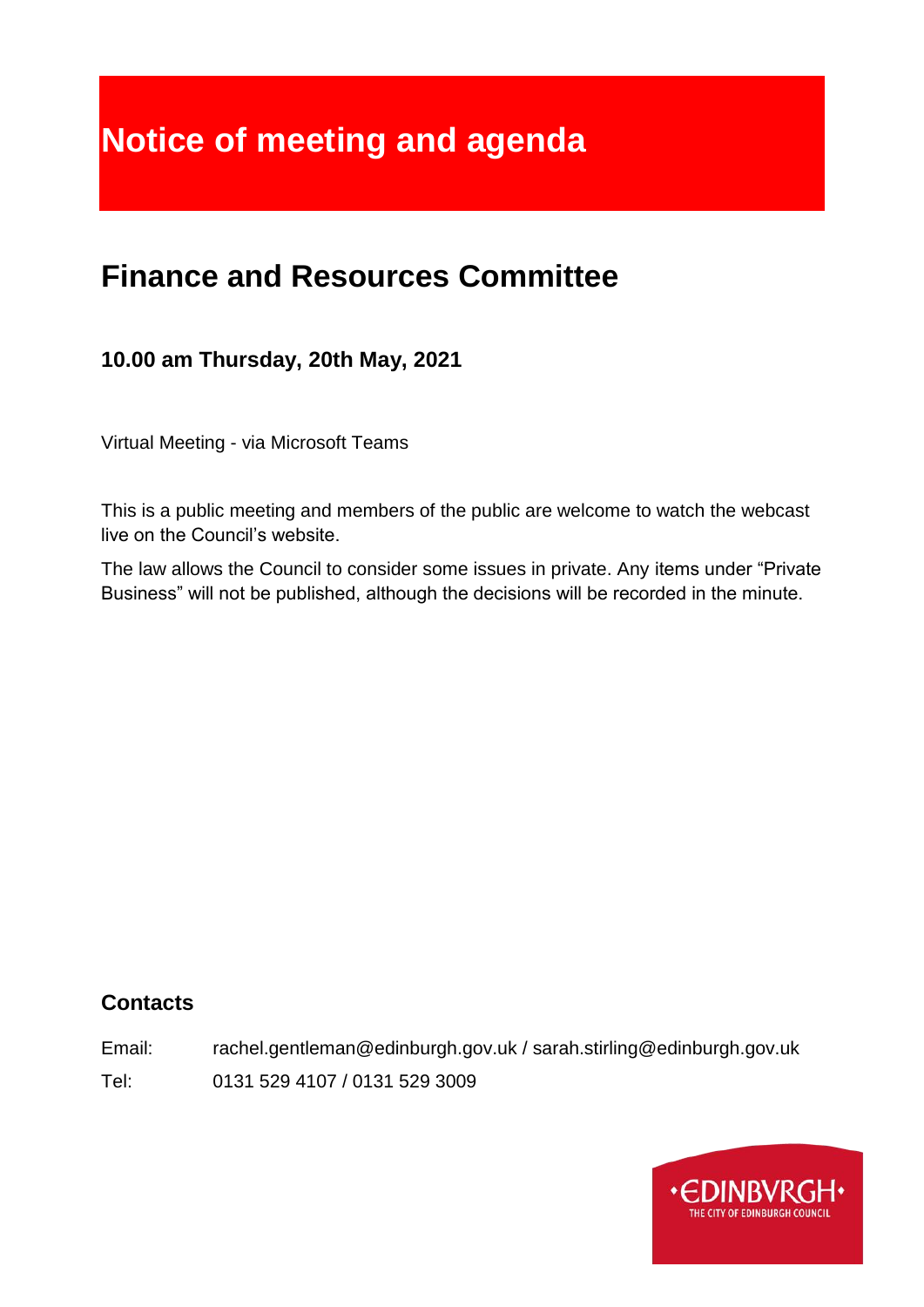# **1. Order of business**

**1.1** Including any notices of motion and any other items of business submitted as urgent for consideration at the meeting.

# **2. Declaration of interests**

**2.1** Members should declare any financial and non-financial interests they have in the items of business for consideration, identifying the relevant agenda item and the nature of their interest.

# **3. Deputations**

| 3.1 | Edina Hibs Football Club |
|-----|--------------------------|
|     |                          |

- **3.2** Bingham Athletic Community Football Club
- **3.3** Portobello Community Football Academy

#### **4. Minutes**

| 4.1                         | Minute of the Finance and Resources Committee of 4 March<br>2021 - submitted for approval as a correct record | $9 - 30$  |  |
|-----------------------------|---------------------------------------------------------------------------------------------------------------|-----------|--|
| 5. Forward Planning         |                                                                                                               |           |  |
| 5.1                         | Finance and Resources Committee Work Programme                                                                | $31 - 38$ |  |
| 5.2                         | Finance and Resources Committee Rolling Actions Log                                                           | $39 - 46$ |  |
| <b>6. Business Bulletin</b> |                                                                                                               |           |  |
| 6.1                         | <b>Business Bulletin</b>                                                                                      | 47 - 50   |  |
|                             | <b>7. Executive decisions</b>                                                                                 |           |  |
| 7.1                         | Revenue Budget Framework 2021/26 Update – Report by the<br><b>Executive Director of Resources</b>             | $51 - 84$ |  |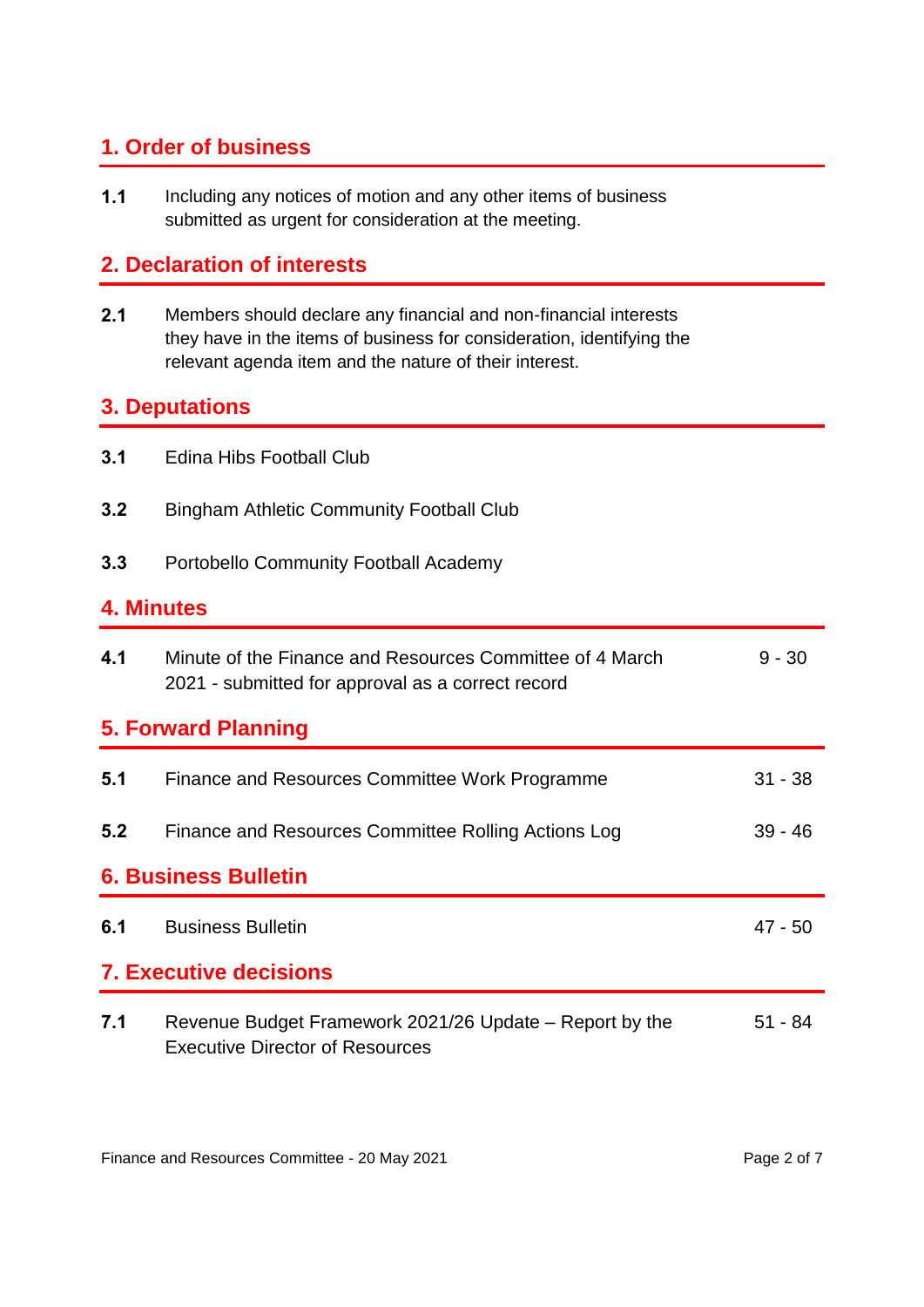| 7.2  | Tron Kirk Update - Report by the Executive Director of<br><b>Resources</b>                                                                            | $85 - 94$   |
|------|-------------------------------------------------------------------------------------------------------------------------------------------------------|-------------|
| 7.3  | Portobello Town Hall - Report by the Executive Director of<br><b>Resources</b>                                                                        | $95 - 182$  |
| 7.4  | 20 West Shore Road, Granton, Edinburgh - Proposed Ground<br>Lease Acquisition and New Lease - Report by the Executive<br><b>Director of Resources</b> | 183 - 188   |
| 7.5  | Hard Facilities Management Services Delivery Partners - Award<br>of Contracts – Report by the Executive Director of Resources                         | 189 - 198   |
| 7.6  | Waiver Extension - Building Energy Management System<br>(BEMS) – Report by the Executive Director of Resources                                        | 199 - 202   |
| 7.7  | Local Government Pension Scheme - Employer Discretions<br>Policy Statement - Report by the Executive Director of<br><b>Resources</b>                  | $203 - 214$ |
| 7.8  | Workforce Dashboard – Report by the Executive Director of<br><b>Resources</b>                                                                         | $215 - 226$ |
| 7.9  | Edinburgh Integration Joint Board - Contract Living Wage Uplift -<br>Report by the Executive Director of Resources                                    | 227 - 232   |
| 7.10 | Contract Award Recommendations Report in Respect of 'Receipt<br>and Composting of Garden Waste' - Report by the Executive<br>Director of Place        | 233 - 238   |
| 7.11 | Collection and Reprocessing of Communal Glass – Report by the<br><b>Executive Director of Place</b>                                                   | 239 - 244   |
| 7.12 | Fountainbridge Development Partner Appointment<br>Recommendation - Report by the Executive Director of Place                                          | 245 - 256   |
| 7.13 | Active Travel Investment Programme - Programme Management<br>Office Support - Report by the Executive Director of Place                               | $257 - 262$ |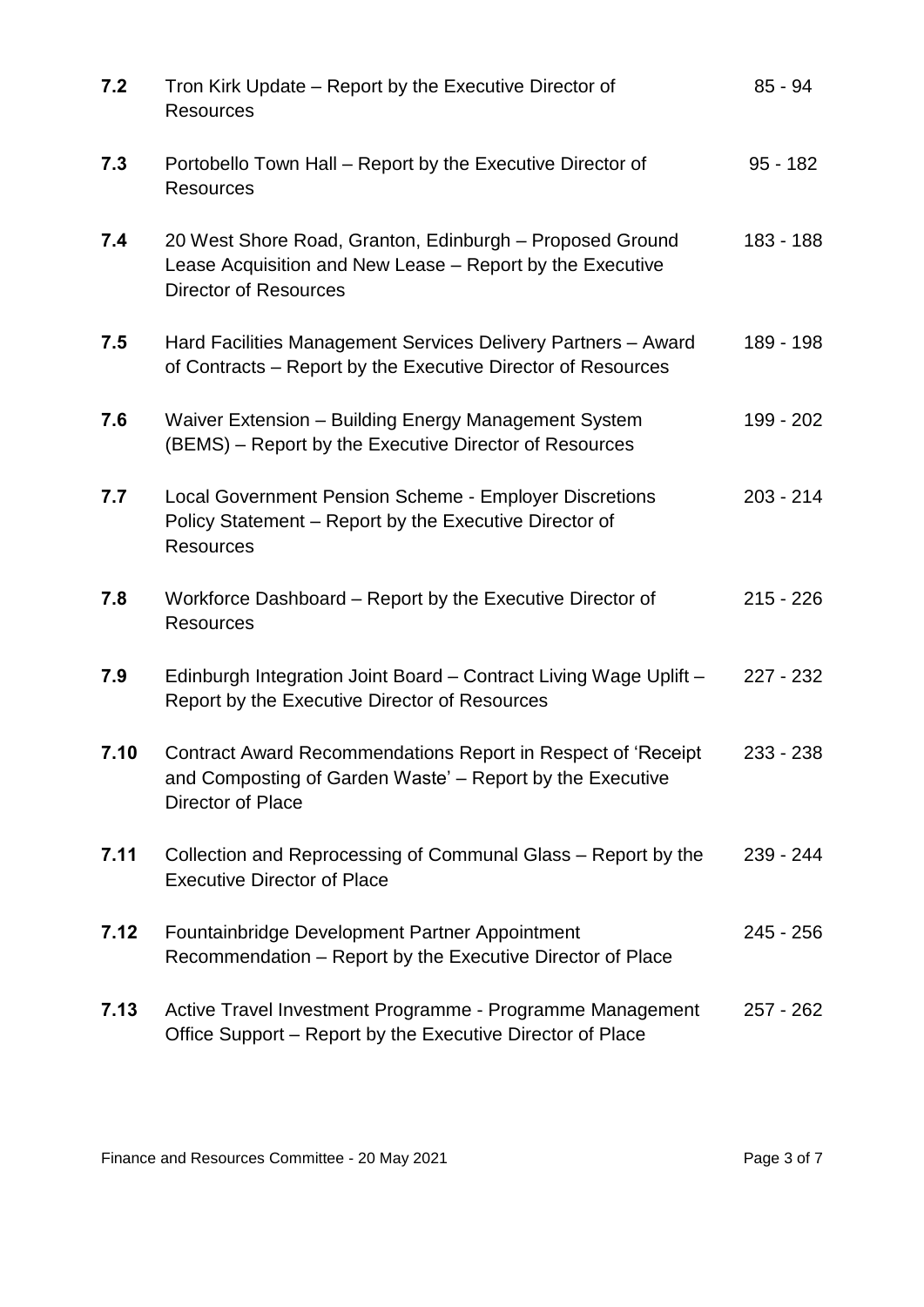| 7.14 | Design Engineering Services for Active Travel Schemes - Report<br>by the Executive Director of Place                                                                          | $263 - 268$ |
|------|-------------------------------------------------------------------------------------------------------------------------------------------------------------------------------|-------------|
| 7.15 | Award of Additional Supply of Ticket Vending Equipment -<br>Edinburgh Trams – Report by the Executive Director of Place                                                       | $269 - 274$ |
| 7.16 | Award of Contract: Support for People in Recovery from Drug<br>and/or Alcohol Addiction - Report by the Chief Officer, Edinburgh<br><b>Health and Social Care Partnership</b> | $275 - 282$ |
| 7.17 | Health and Social Care Contracting Update – Report by the Chief<br>Officer, Edinburgh Health and Social Care Partnership                                                      | $283 - 288$ |
| 7.18 | Award of Edinburgh and Midlothian Offending Recovery and<br>Support Service – Report by the Chief Executive                                                                   | 289 - 298   |
| 7.19 | Renewal of NHS Lothian Service Level Agreements - Report by<br>the Chief Executive                                                                                            | 299 - 306   |
| 7.20 | Early Years and Rising Rolls Programme Approvals - Report by<br>the Chief Executive                                                                                           | $307 - 314$ |
| 7.21 | Learning Estate Projects Procurement Update - Report by the<br><b>Chief Executive</b>                                                                                         | $315 - 322$ |
| 7.22 | Petition for Consideration: Remove All Defunct Statutory Repair<br>Notices – Report by the Chief Executive                                                                    | $323 - 328$ |
|      | <b>8. Routine decisions</b>                                                                                                                                                   |             |
| 8.1  | Upper Floors, 137 Dundee Street, Edinburgh - Proposed New<br>Lease – Report by the Executive Director of Resources                                                            | $329 - 334$ |
| 8.2  | Lauriston Farm, Edinburgh – Proposed Lease – Report by the<br><b>Executive Director of Resources</b>                                                                          | $335 - 340$ |
| 8.3  | Land at 80 Niddrie Mains Road, Craigmillar - Proposed<br>Acquisition - Report by the Executive Director of Resources                                                          | 341 - 346   |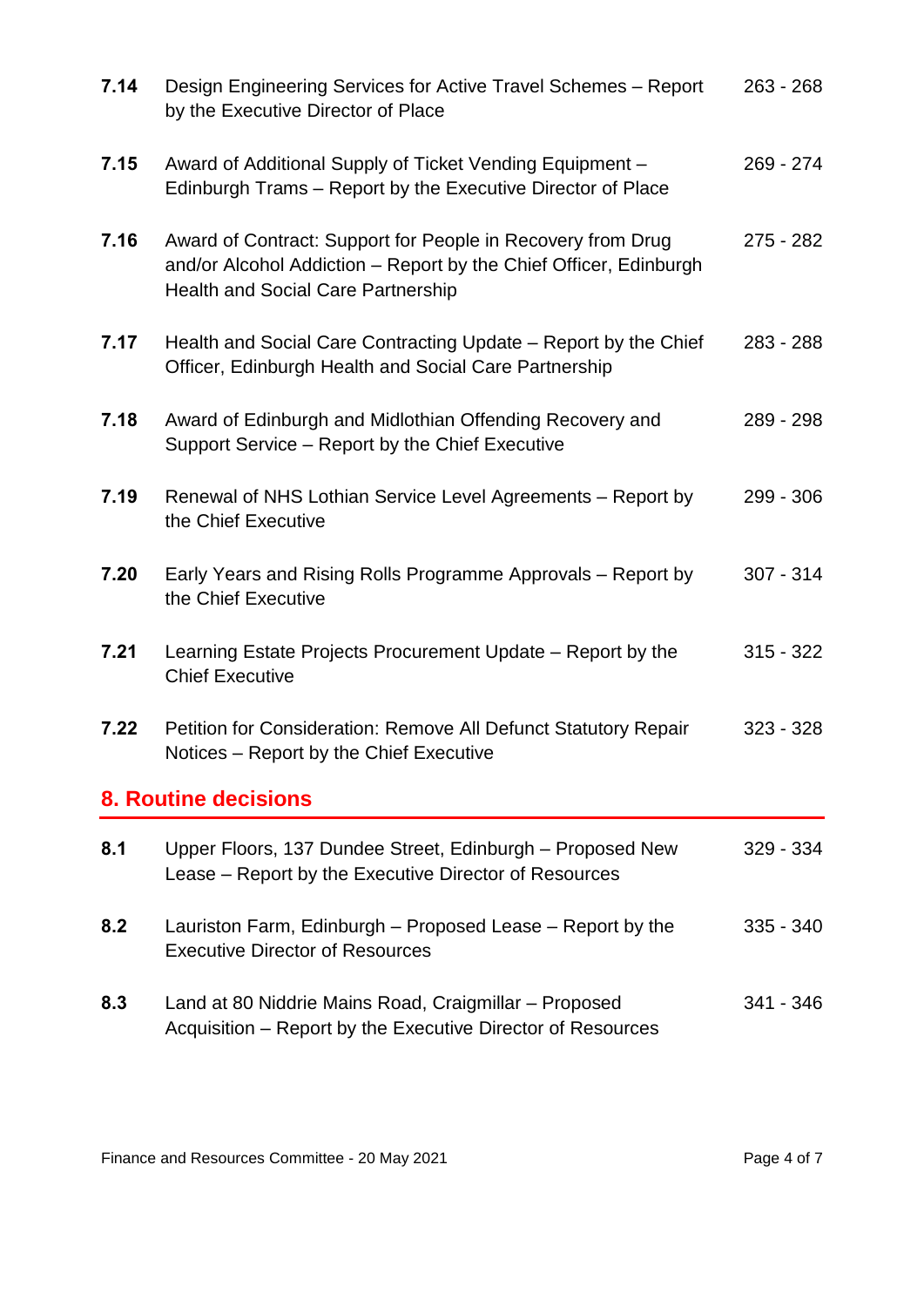| 8.4  | Land at 50 Marine Drive, Cramond - Proposed Sale and New<br>Lease - Report by the Executive Director of Resources                                                 | 347 - 352   |
|------|-------------------------------------------------------------------------------------------------------------------------------------------------------------------|-------------|
| 8.5  | 49 North Fort Street, Edinburgh - Proposed New Lease - Report<br>by the Executive Director of Resources                                                           | $353 - 356$ |
| 8.6  | Kingsknowe Park Pavilion and Football Pitches, 25 Dovecot<br>Road, Edinburgh - Proposed New Lease - Report by the<br><b>Executive Director of Resources</b>       | $357 - 360$ |
| 8.7  | 23 Union Street, Edinburgh - Proposed New Lease - Report by<br>the Executive Director of Resources                                                                | $361 - 364$ |
| 8.8  | Bingham Park Pavilion – Proposed New Lease – Report by the<br><b>Executive Director of Resources</b>                                                              | $365 - 370$ |
| 8.9  | 137 Lauriston Place, Edinburgh - Proposed Lease Extension -<br>Report by the Executive Director of Resources                                                      | 371 - 374   |
| 8.10 | 328 and 330 West Granton Road, Granton - Proposed<br>Acquisition – Report by the Executive Director of Resources                                                  | $375 - 380$ |
| 8.11 | Internal Audit: Overdue Findings and Key Performance Indicators<br>as at 10 February 2021 – referral from the Governance, Risk and<br><b>Best Value Committee</b> | $381 - 494$ |

# **9. Motions**

**9.1** None.

#### **10. Resolution to consider in private**

**10.1** The Sub-Committee, is requested under Section 50(A)(4) of the Local Government (Scotland) Act 1973, to exclude the public from the meeting for the following items of business on the grounds that they would involve the disclosure of exempt information as defined in Paragraphs 6, 9 and 12 of Part 1 of Schedule 7A of the Act.

# **11. Private Reports**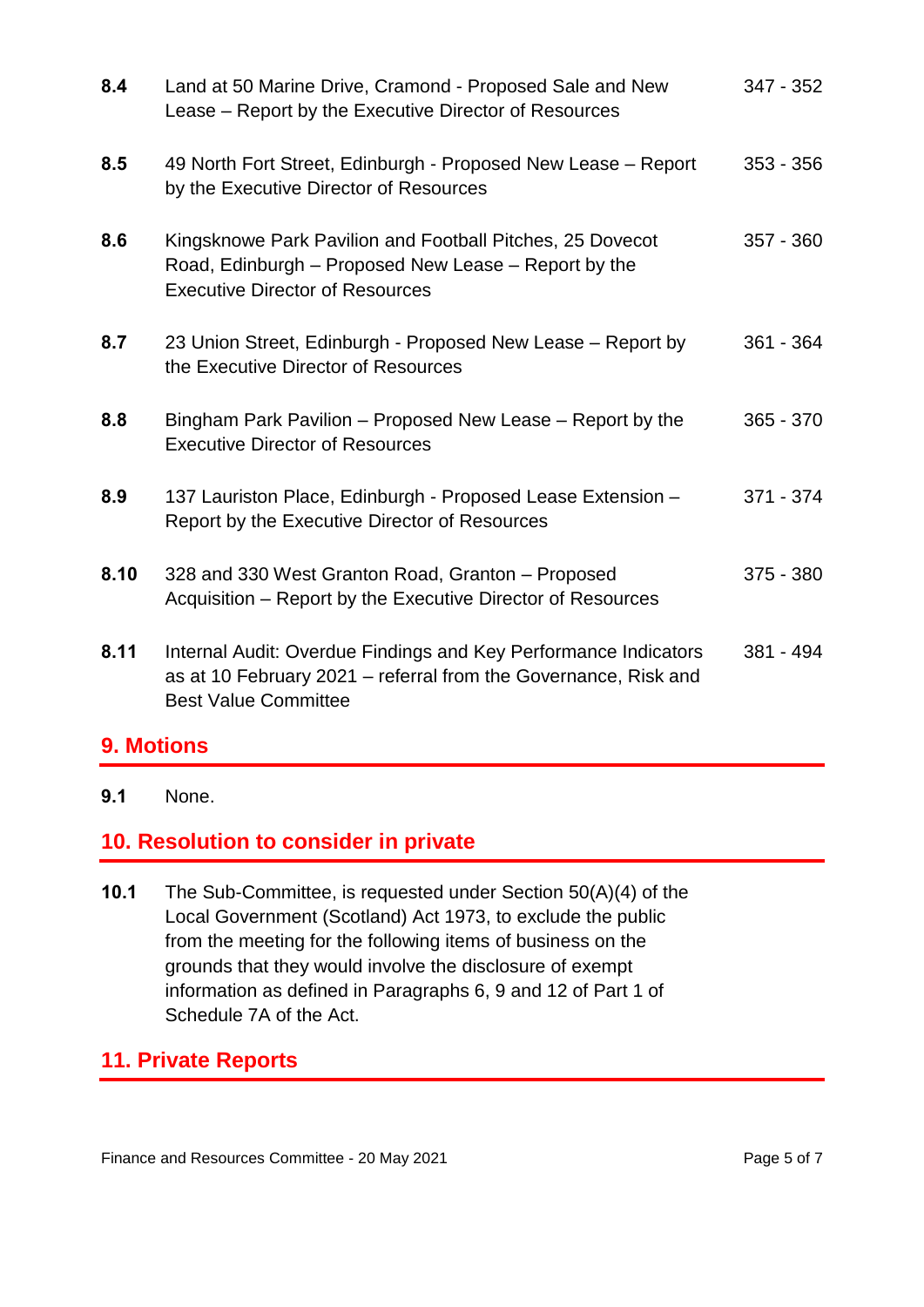| 11.1 | Commercial Property Portfolio - Update – Report by the<br><b>Executive Director of Resources</b> | 495 - 502   |  |
|------|--------------------------------------------------------------------------------------------------|-------------|--|
| 11.2 | Leith Links Lease Restructure Update – Report by the Executive<br>Director of Resources          | $503 - 508$ |  |
| 11.3 | Statutory Repairs Debt Write-Off – Report by the Executive<br>Director of Resources              | $509 - 526$ |  |

#### **Andrew Kerr**

Chief Executive

# **Committee Members**

Councillor Rob Munn (Convener), Councillor Joan Griffiths (Vice-Convener), Councillor Alasdair Rankin, Councillor Chas Booth, Councillor Graeme Bruce, Councillor Gavin Corbett, Councillor George Gordon, Councillor Graham Hutchison, Councillor Andrew Johnston, Councillor Neil Ross and Councillor Mandy Watt

#### **Information about the Finance and Resources Committee**

The Finance and Resources Committee consists of 11 Councillors and is appointed by the City of Edinburgh Council.

This meeting of the Finance and Resources Committee is being held virtually by Microsoft Teams.

# **Further information**

If you have any questions about the agenda or meeting arrangements, please contact Rachel Gentleman or Sarah Stirling, Committee Services, City of Edinburgh Council, Business Centre 2.1, Waverley Court, 4 East Market Street, Edinburgh EH8 8BG, Tel 0131 529 4107 / 0131 529 3009, email rachel.gentleman@edinburgh.gov.uk / sarah.stirling@edinburgh.gov.uk.

The agenda, minutes and public reports for this meeting and all the main Council committees can be viewed online by going to the Council's online [Committee Library.](https://democracy.edinburgh.gov.uk/ieDocHome.aspx?bcr=1)

Live and archived webcasts for this meeting and all main Council committees can be viewed online by going to the Council's [Webcast Portal.](https://edinburgh.public-i.tv/core/portal/home)